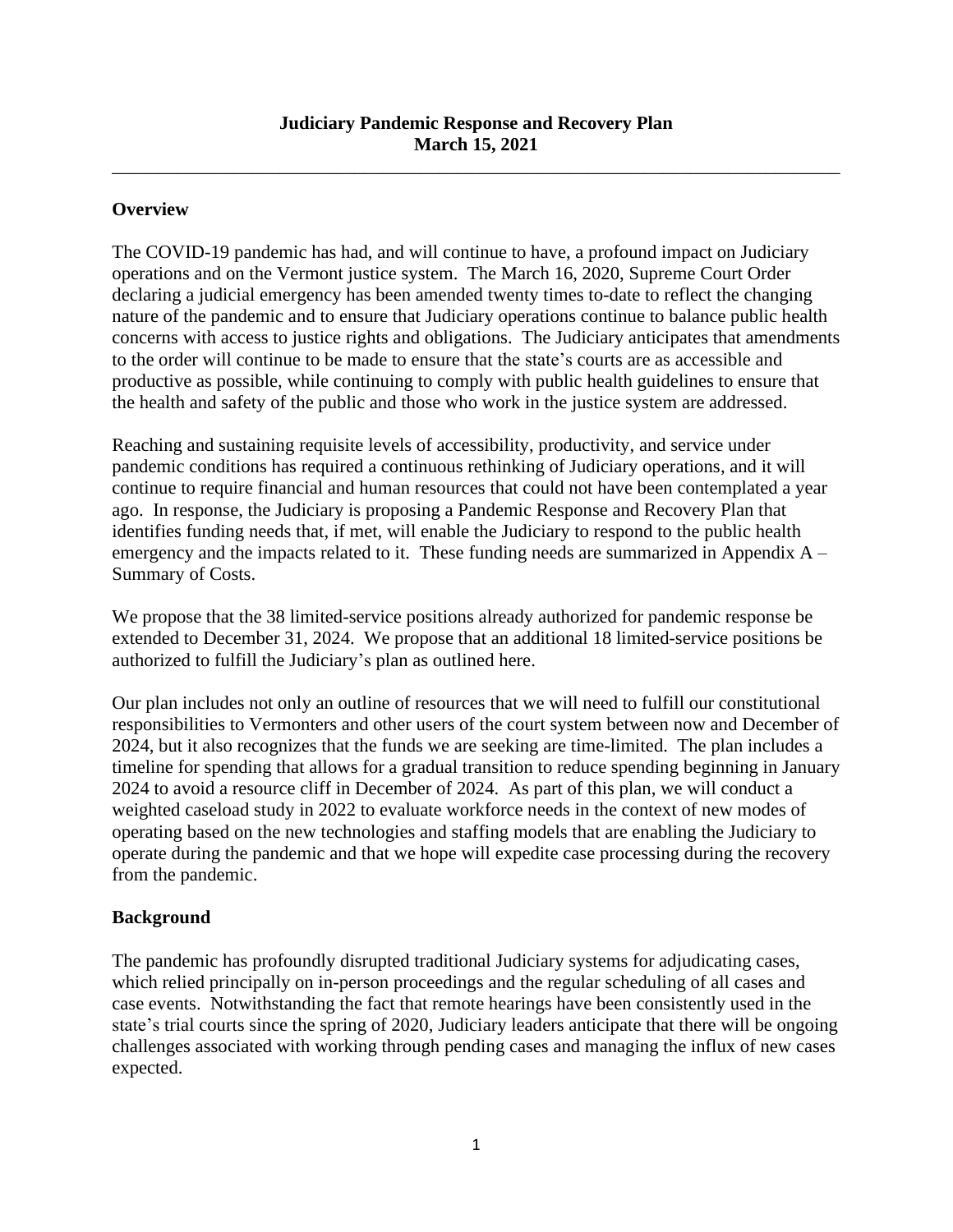Of particular concern is the subset of pending cases for which a jury trial is the next step in the adjudicatory process. While jury trials were initially suspended through the end of 2020 by the Supreme Court's declaration of a judicial emergency, the Judiciary is prepared to hold jury trials as soon as it is safe to do so. The Judiciary has developed a protocol for assessing the readiness of courthouses around the state to hold a jury trial and is moving ahead with plans to do so in several locations. The Judiciary's decision to execute these plans, however, is contingent on guidance from the U.S. Centers for Disease Control, the Vermont Department of Public Health, and the incidence and trends of COVID-19 infection at both the state and county level. Judiciary leaders are also being informed by input from an infectious disease expert who has been consulting with the Judiciary since the fall of 2020.

Vermonters' legal needs are not being reduced because of this pandemic disruption. To the contrary, it may be that the pandemic's impact will dramatically increase demand for the Judiciary's services in ways that we cannot currently predict. For example, due to pandemicrelated moratoria applicable to eviction and foreclosure proceedings, these cases have been on hold for almost a year. We anticipate that the expiration of these moratoria may result in a substantial spike in eviction and foreclosure cases over and above our historic caseload in these areas. The Judiciary sees planning for and responding to this demand in both traditional and new ways as a core feature of its ongoing pandemic response and recovery and as a way of ensuring access to justice.

In a separate plan (or in separate plans) for capital improvements, the Judiciary will propose pandemic response and recovery measures related to courthouses and infrastructure, some of which will be county expenses and some of which will be state expenses. There will be additional project management positions required to successfully manage those infrastructure projects. Those positions will be outlined in the separate plan.

## **Strategies for Addressing the Backlog Created by the Pandemic**

The Judiciary is considering all viable options for addressing the case backlog and conducting jury trials and will continue to vet them with Judiciary stakeholders.

Strategies under consideration for addressing pandemic-related backlogs include the following:

#### **1. Retired Judges**

The Judiciary plans to use retired judges and dedicated docket clerks to help clear case backlogs and ensure sufficient docket time and resources are available to increase the pace of case processing, in both remote settings and in-person settings as may be authorized or required. Judges are needed to preside over cases needing attention, to include pretrial and trial matters in both remote and in-person settings during regular hours and possibly in afterhours sessions.

The Judiciary will consult with internal and external stakeholders to evaluate the possible expansion of court hours to include court time in evenings and/or on weekends. Such an initiative would only go forward if and to the extent that there was stakeholder agreement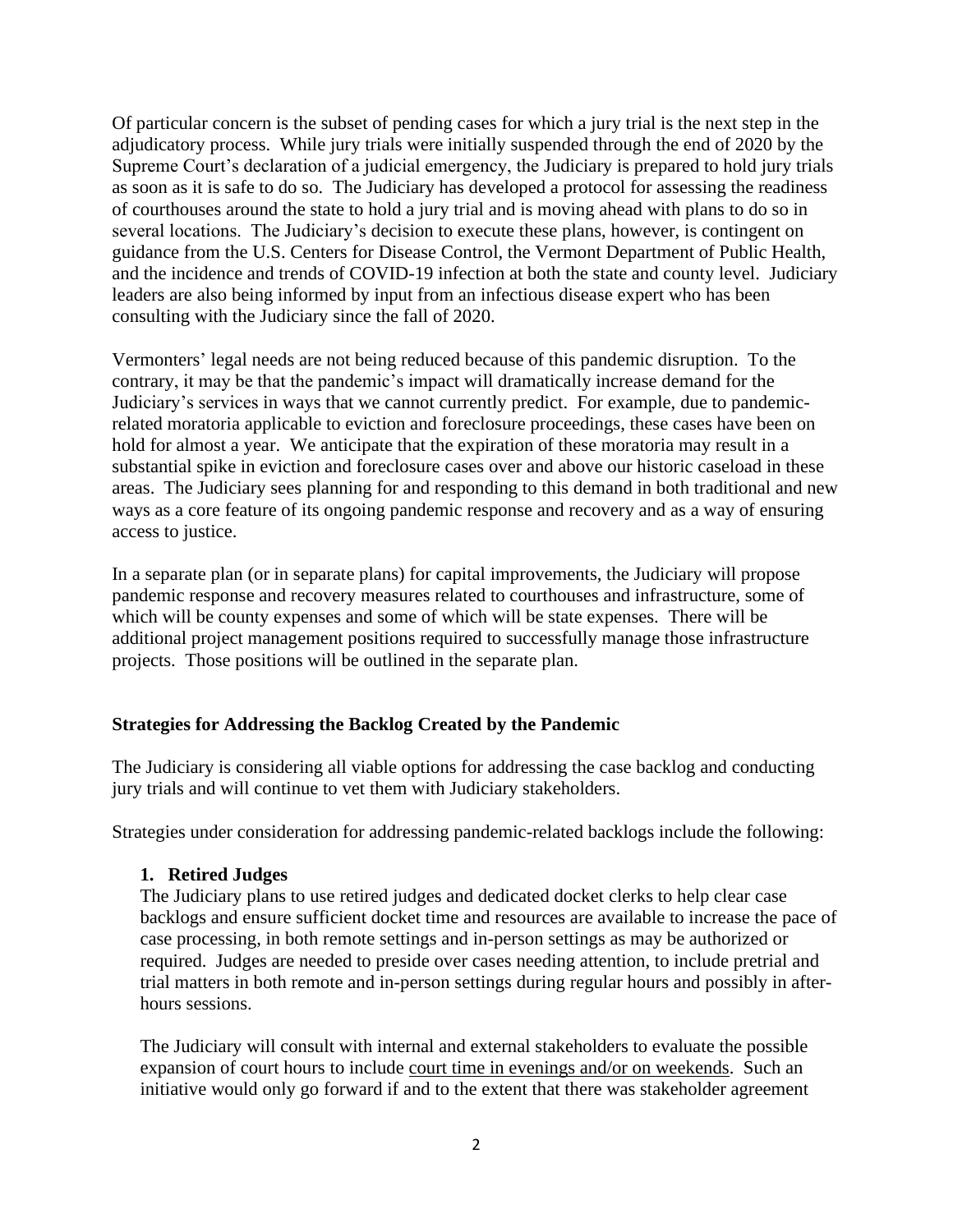regarding the merits of such an experiment. One of the barriers to expediting in-person jury trials is the limitation of courtroom time. Extending the time during which routine case events can be docketed and status conferences, non-evidentiary hearings, and possible other court proceedings can be held would, through the use of remote technology, free up time and space to handle in-person jury trials during the day and may allow a greater number of cases to be heard.

To address the backlog, we need:

- Funding to pay retired judges to return to hear cases that compose the case backlog due to the pandemic disruption
- Training of retired judges on new Odyssey case management system and technology that supports virtual hearings
- Limited service staff positions to staff hearings heard by retired judges. Costs to include workspaces, technology, equipment, furniture, orientation and training

| <b>FTE</b>     |                        | <b>FY22</b> | <b>FY23</b> | <b>FY 24</b> | <b>FY25</b> | Total 3.5<br>Yr. Cost |
|----------------|------------------------|-------------|-------------|--------------|-------------|-----------------------|
|                | 1. Retired Judges      |             |             |              |             |                       |
|                | Retired Judges (2 FTE) | \$300,000   | \$300,000   | \$300,000    | \$150,000   | \$1,050,000           |
| $\overline{4}$ | <b>Docket Clerks</b>   | \$220,000   | \$208,000   | \$208,000    | \$104,000   | \$740,000             |
| $\overline{2}$ | <b>Court Officers</b>  | \$110,000   | \$104,000   | \$104,000    | \$52,000    | \$370,000             |
|                | Differential Pay       | \$20,000    | \$20,000    | \$20,000     | \$10,000    | \$70,000              |
| 6              | Subtotal               | \$650,000   | \$632,000   | \$632,000    | \$316,000   | \$2,230,000           |

• Differential pay for evening and weekend work

## **2. Maximize Remote Technology**

The pandemic disruption of the justice system has taught us that we can deliver justice using remote technologies without compromising the quality of justice or public health. Technology tools have allowed judges to preside over cases with a minimum of in-person contact among parties, including staff, and has enabled the public to access non-confidential proceedings. The Judiciary needs to make additional investments in remote hearing-related software, hardware, and staff to scale up this work – an essential element of the Judiciary's pandemic response. Doing so will enable litigants, jurors, and the public to engage court services and participate in court proceedings. To meet this challenge, we need:

- A Senior IT Manager who will focus on two key objectives: managing relationships/contracts with outsource vendors and managing the governance model for receiving, prioritizing, and provisioning service requests
- Training for judicial officers, staff, and court users on remote hearing technologies.
- Continued support of WebEx/Cloverhound licensing for 100+ hosts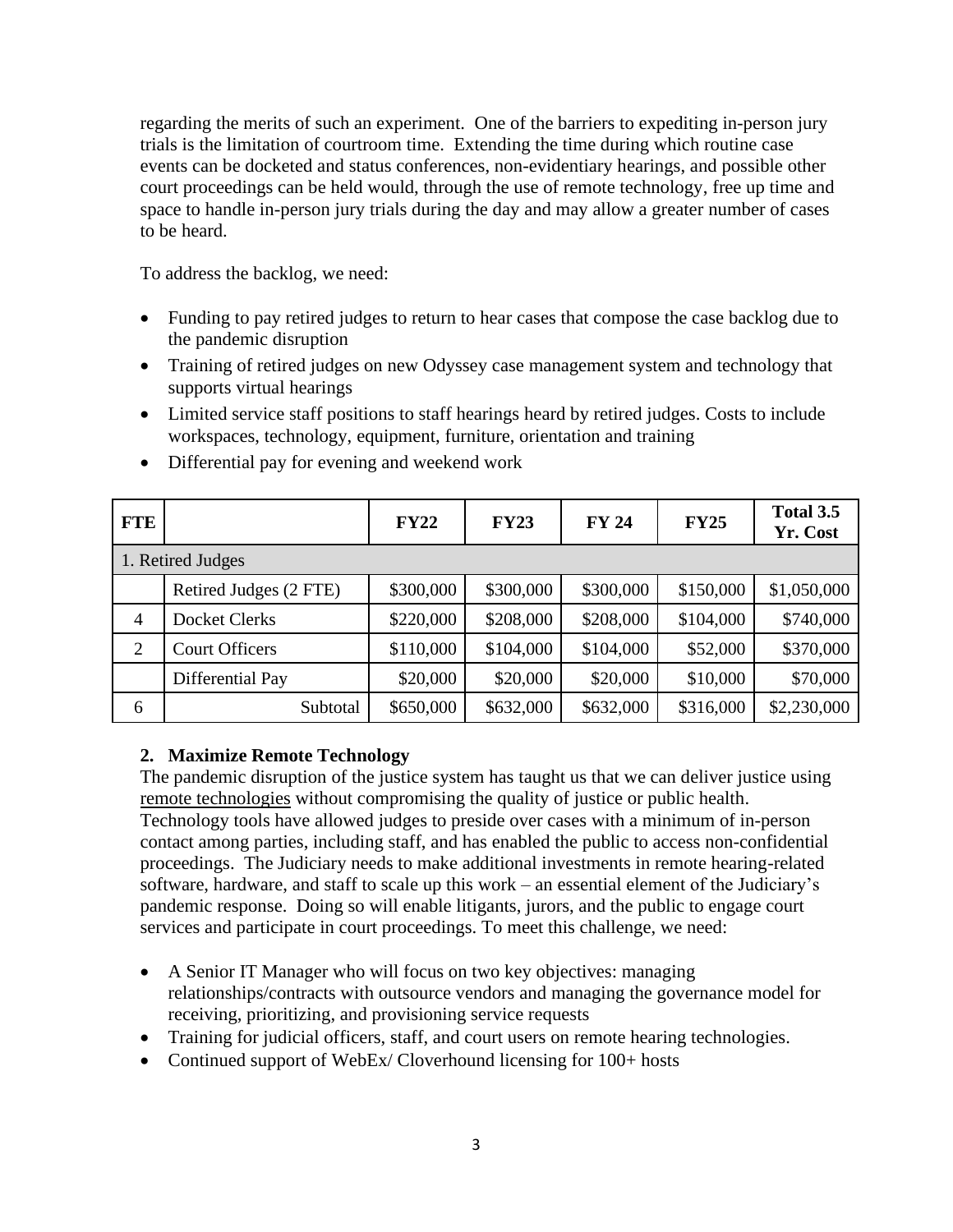- Replacement of current FTR recording system with one that does not require an individual to be in the courthouse to ensure that the record is being kept consistent with Judiciary standards
- Creation of new positions to support judges in the conduct of simultaneous WebEx-based hearings. The people in these positions will provide technical support for judges and participants in cases to replace in-person hearings. The costs associated with these staff members will include workspaces, technology, technology support personnel, equipment, furniture, orientation and training
- An IT Infrastructure Services Manager to manage the technical help desk staff required to meet the increased pandemic recovery service demands, as well as infrastructure (servers, databases) and related staff
- An IT Data Services Manager to recognize the pandemic-related acceleration of the shift from an application development team to a team that provides data services (exchanges of data between the Judiciary and justice partners; managing business intelligence tools and procedures)

| <b>FTE</b>     |                                           | <b>FY22</b> | <b>FY23</b> | <b>FY 24</b> | <b>FY25</b> | Total 3.5<br>Yr. Cost |  |  |
|----------------|-------------------------------------------|-------------|-------------|--------------|-------------|-----------------------|--|--|
| 2.             | <b>Maximize Remote Technology</b>         |             |             |              |             |                       |  |  |
| 1              | Senior IT Manager                         | \$138,000   | \$135,000   | \$135,000    | \$69,000    | \$477,000             |  |  |
|                | WebEx/Cloverhound<br>Licensing            | \$150,000   | \$150,000   | \$150,000    | \$75,000    | \$525,000             |  |  |
|                | Replacement of FTR<br>System              | \$70,000    | \$70,000    | \$70,000     | \$35,000    | \$245,000             |  |  |
| $\overline{4}$ | <b>Helpdesk Specialists</b>               | \$252,000   | \$240,000   | \$240,000    | \$120,000   | \$852,000             |  |  |
| $\mathbf{1}$   | <b>Infrastructure Services</b><br>Manager | \$123,000   | \$120,000   | \$120,000    | \$61,500    | \$424,500             |  |  |
| 1              | Data Services<br>Manager                  | \$123,000   | \$120,000   | \$120,000    | \$61,500    | \$424,500             |  |  |
|                | Cell Phones/<br>Chromebooks/Tablets       | \$100,000   | \$75,000    | \$50,000     | \$50,000    | \$275,000             |  |  |
| $\tau$         | Subtotal                                  | \$956,000   | \$910,000   | \$885,000    | \$472,000   | \$3,223,000           |  |  |

• Cell phones and tablets or chromebooks to enable remote access to court proceedings and access to court services.

## **3. Re-Imagine Workflows – Expungements and Beyond**

The Judiciary intends to capitalize on all the capabilities that Odyssey, the Judiciary's new Next Generation Case Management (NG-CMS) System, has to offer in order to meet the demands of the Pandemic Response and Recovery Plan. In addition, the transformation to remote hearings is likely permanently changing how justice is accessed and administered. These new tools offer significant opportunities for efficiencies, though staff additions and reassignments will be necessary to fully realize them. Certain court functions can now be performed remotely, greatly increasing the Judiciary's flexibility in getting work done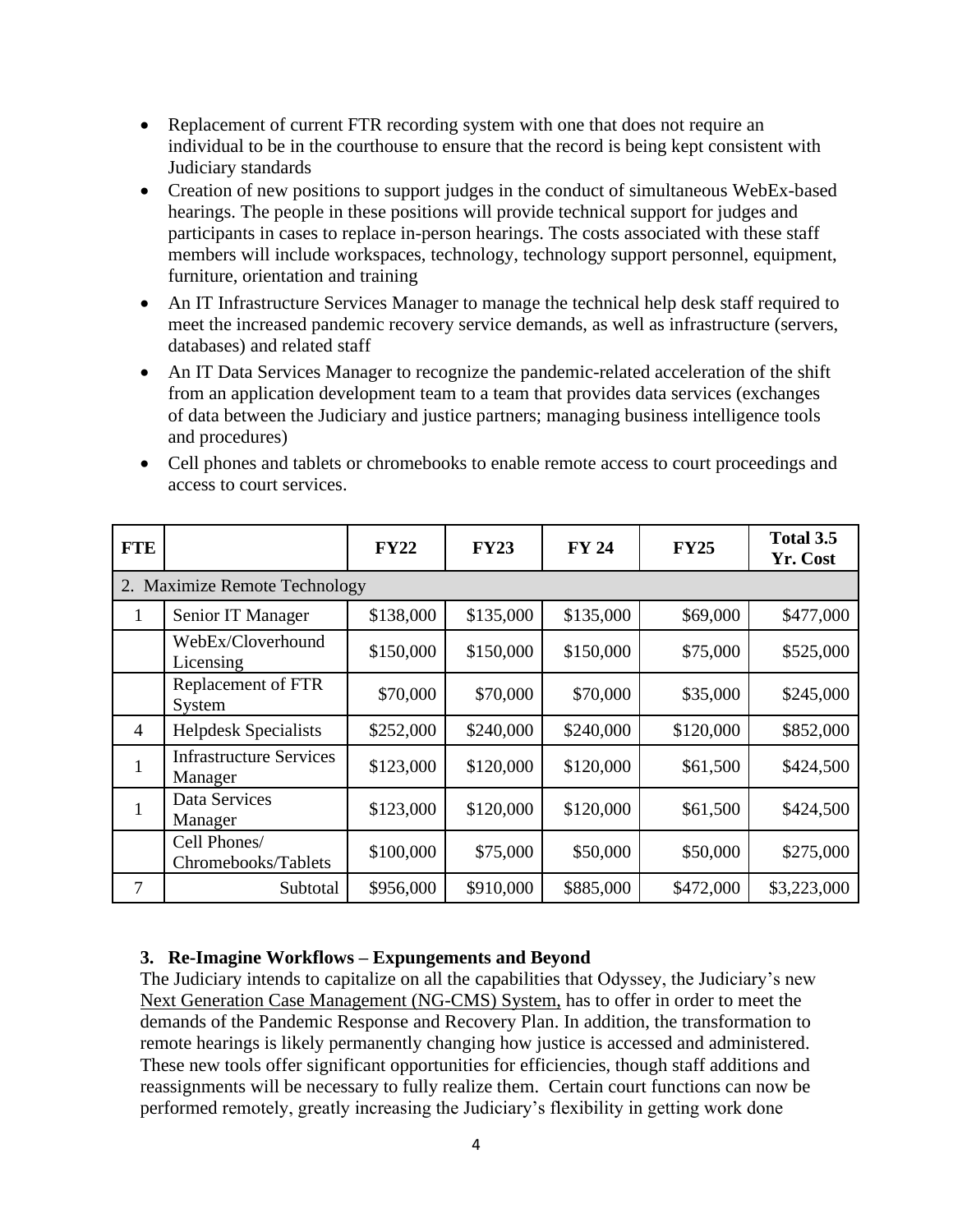regardless of local court hearing schedules or staffing levels. Expungements and review of court filings are among the first functions that could be done centrally. The Judiciary intends to apply Lean Management techniques to re-think its work processes given these new capabilities. These could lead to significant efficiencies and be part of the Judiciary's overall transformation efforts required to meet the Pandemic Response and Recovery Plan.

Last year's Act 95, Section 5(2) suspended all statutory time frames for issuing orders to seal or expunge criminal history records or processing petitions to seal or expunge criminal history records pursuant to 13 V.S.A. chapter 230 for the duration of the Judicial Emergency declared pursuant to Supreme Court Administrative Order No. 49 plus 120 days. During the first three months of the pandemic, there were only half of each staff in the buildings due to the need for social distancing. Work stations needed to be disassembled and separated throughout the courthouses. During the resurgence of Covid-19 in November of 2020, the courts that were already on the new case management system and could work remotely moved to a "pod" system, and those systems continue until this day.

As a result of the pandemic, of the 15,146 expungements that the courts began to process in October 2019 pursuant to Act 8, 5,695 cases remain to be expunged. There are an additional 5,332 marijuana conviction charges yet to be expunged pursuant to Act 167 passed last year. We estimate that approximately 1,200 additional petitions have been filed in the criminal division since April 2020. Many of these filings were the result of the ongoing expungement clinics that Vermont Legal Aid and the Vermont Attorney General's Office have run during the pandemic. There are now petitions pending in the new case management system, as well. There are also ongoing expungements for deferred sentences when sentences are completed.

Expungement of paper or microfiche records is a time-consuming, laborious process. Until we have been on the Odyssey system for five years, we will continue to need to expunge paper records. Although expungements of records in Odyssey can be made more streamlined, expungements will still require direct clerk involvement. It will not be automatic.

To meet these many challenges, we need:

- A Financial Specialist to manage centralized fee processing and financial reporting. These are tasks previously done by docket clerks, who will be freed up to work on case management
- Court Operations Assistants to provide technical support and training to judges and court staff with remote hearings and livestreaming
- Programs Managers to supervise additional personnel
- Court Operations Specialists and Docket Clerks to support centralized functions
- Docket Clerks to handle expungements
- A Remote Access Advisor to support external partners' needs related to operational strategies and technology solutions associated with remote proceedings and livestreaming
- Business Reengineering /Lean Management consultant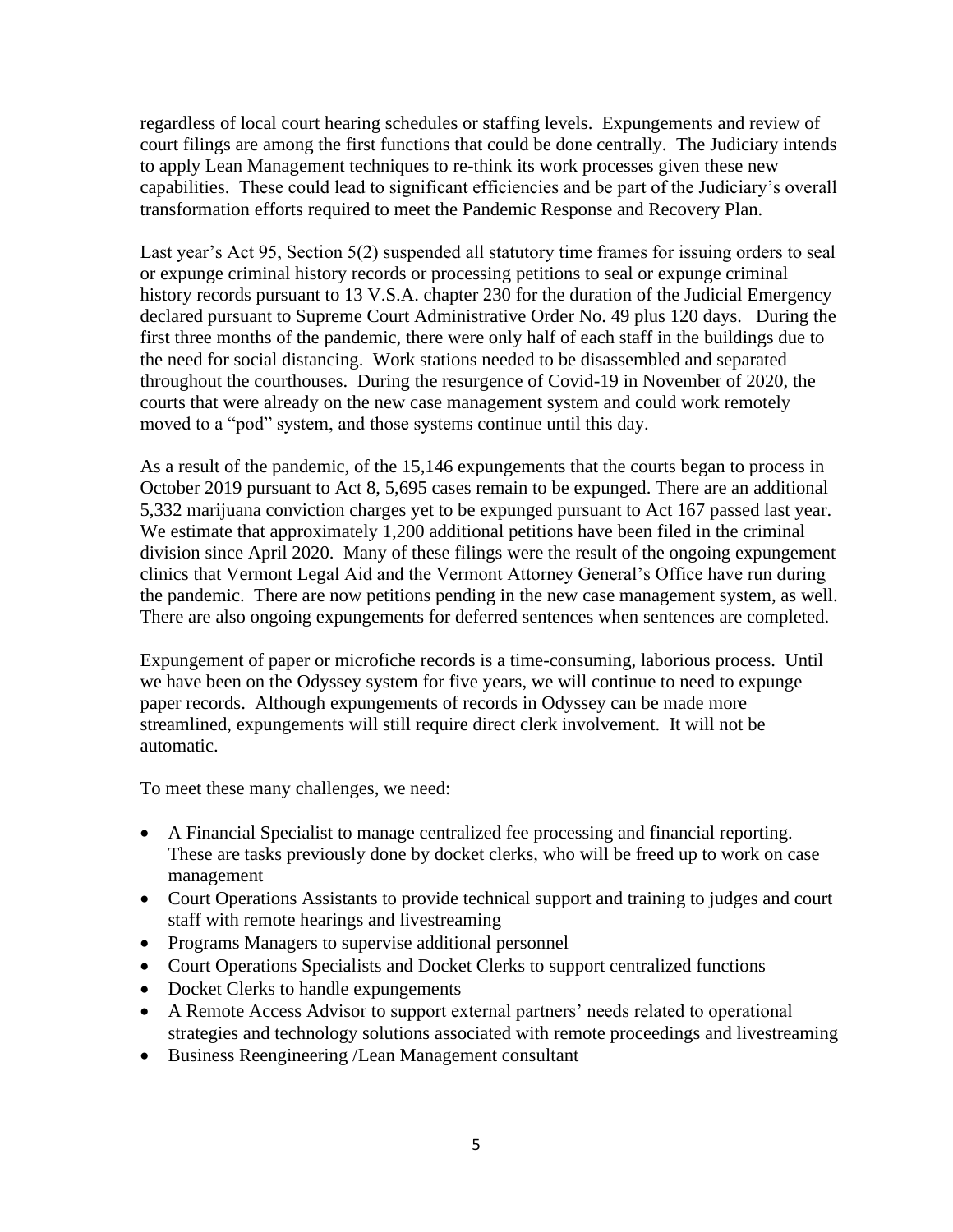| <b>FTE</b> |                                              | <b>FY22</b> | <b>FY23</b> | <b>FY 24</b> | <b>FY25</b> | Total 3.5<br>Yr. Cost |  |  |
|------------|----------------------------------------------|-------------|-------------|--------------|-------------|-----------------------|--|--|
|            | 3. Re-Imagine Workflows                      |             |             |              |             |                       |  |  |
| 1          | <b>Financial Specialist</b>                  | \$68,000    | \$65,000    | \$65,000     | \$32,500    | \$230,500             |  |  |
| 8          | <b>Court Operations</b><br><b>Assistants</b> | \$568,000   | \$544,000   | \$544,000    | \$272,000   | \$1,928,000           |  |  |
| 3          | <b>Programs Managers</b>                     | \$294,000   | \$285,000   | \$285,000    | \$142,500   | \$1,006,500           |  |  |
| 5          | <b>Court Operations</b><br>Specialists       | \$330,000   | \$315,000   | \$315,000    | \$157,500   | \$1,117,500           |  |  |
| 17         | <b>Docket Clerks</b>                         | \$935,000   | \$884,000   | \$884,000    | \$442,000   | \$3,145,000           |  |  |
| 1          | <b>Remote Access Advisor</b>                 | \$73,000    | \$70,000    | \$70,000     | \$35,000    | \$248,000             |  |  |
|            | Lean Mngmnt Consultant                       | \$75,000    | \$75,000    | \$75,000     | \$37,500    | \$262,500             |  |  |
| 35         | Subtotal                                     | \$2,343,000 | \$2,238,000 | \$2,238,000  | \$1,119,000 | \$7,938,000           |  |  |

#### **4. Online Dispute Resolution**

The Judiciary intends to pilot an online dispute resolution program as a means for parties to resolve cases remotely and in some cases without the involvement of a judicial officer, thus avoiding the need for courtroom time altogether. To meet this challenge, we need:

- Online dispute resolution (ODR) capability. ODR is an emerging but proven method of resolving cases. ODR provides an option that does not require a person's physical presence in a courthouse and adds an avenue for case resolution that can result in more timely justice. ODR has obvious benefits to the Judiciary and the public during periods when access to conventional proceedings due to the pandemic disruption is not an option.
- An ODR Programs Coordinator position to oversee the ODR pilot

| <b>FTE</b> |                                    | <b>FY22</b> | <b>FY23</b> | <b>FY 24</b> | <b>FY25</b> | Total 3.5<br>Yr. Cost |
|------------|------------------------------------|-------------|-------------|--------------|-------------|-----------------------|
|            | 4. Online Dispute Resolution (ODR) |             |             |              |             |                       |
|            | <b>ODR</b> Software                | \$200,000   | \$200,000   | \$200,000    | \$100,000   | \$700,000             |
|            | <b>ODR</b> Coordinator             | \$78,000    | \$75,000    | \$75,000     | \$37,500    | \$265,500             |
|            | Subtotal                           | \$278,000   | \$275,000   | \$275,000    | \$137,500   | \$965,500             |

#### **5. Improve Access to Justice Services**

The Judiciary is establishing an Access and Resource Center (ARC) through which certain services will be centralized and access to justice services will be provided. Located in the Costello Courthouse in Burlington, the ARC will be a physical and virtual resource for those representing themselves; for those with limited English proficiency; for those in need of information about their case, about the judicial process, or about Judiciary forms and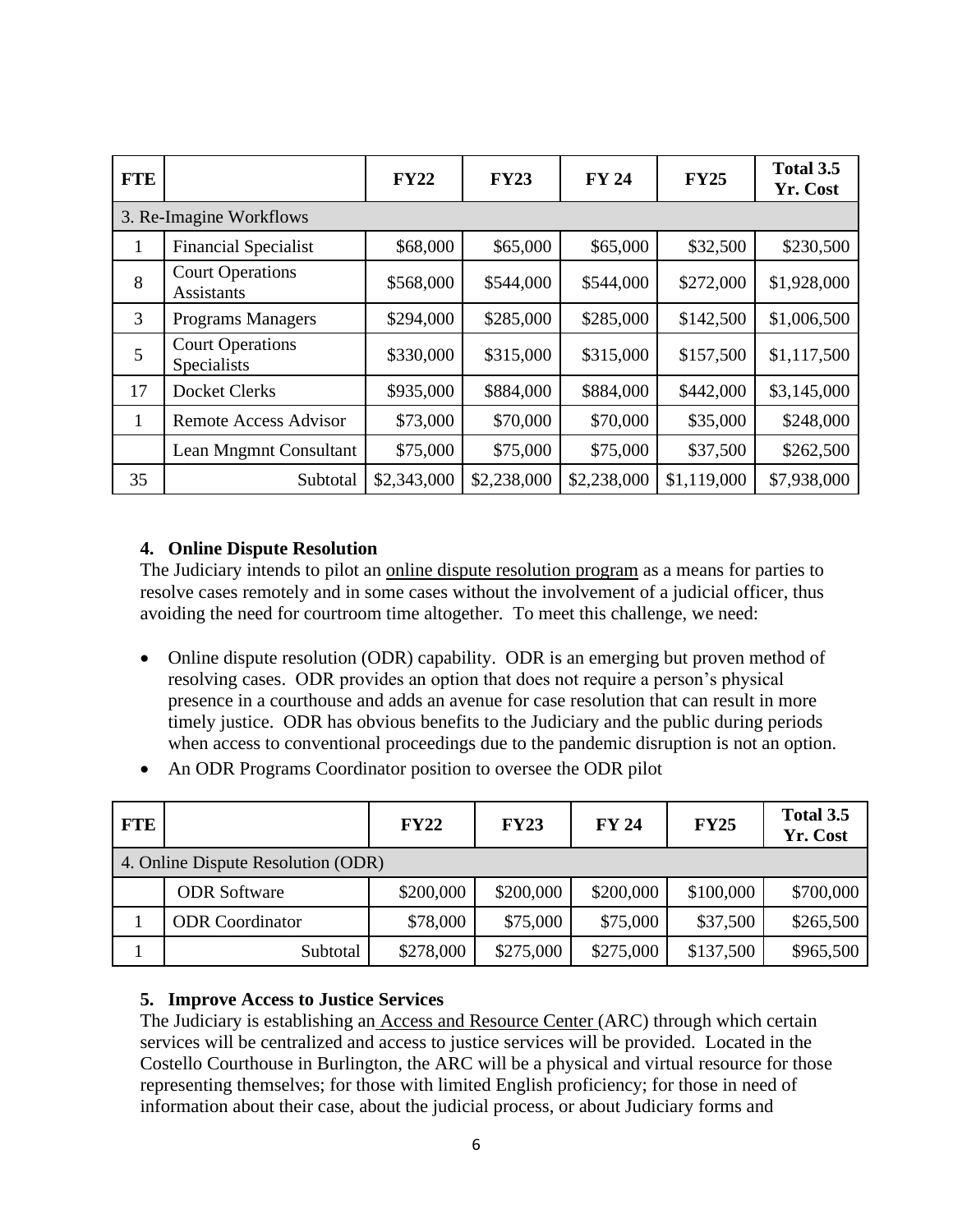services; and for those who are in need of referral to services, including legal services, language access services, and possibly to other advocacy or social services. To meet this challenge, we need:

- A Programs Manager to manage the services and staff that will be part of the ARC
- Court Services Specialists to work in the ARC in Burlington, remotely, or in regional locations to provide remote and in-person assistance to provide information about the Judiciary, provide assistance to people with filling out Judiciary forms, and make referrals to governmental and non-profit service providers

| <b>FTE</b> |                                             | <b>FY22</b> | <b>FY23</b> | <b>FY 24</b> | <b>FY25</b> | Total 3.5<br>Yr. Cost |
|------------|---------------------------------------------|-------------|-------------|--------------|-------------|-----------------------|
|            | 5. Improve Access to Justice Services       |             |             |              |             |                       |
|            | Programs Manager                            | \$98,000    | \$95,000    | \$95,000     | \$47,500    | \$335,500             |
| 5          | <b>Court Services</b><br><b>Specialists</b> | \$330,000   | \$315,000   | \$315,000    | \$157,500   | \$1,117,500           |
| 6          | Subtotal                                    | \$428,000   | \$410,000   | \$410,000    | \$205,000   | \$1,453,000           |

## **6. Response and Recovery Plan Project Management, Stakeholder Engagement, and 2022 Weighted Caseload Study**

The needs and initiatives outlined above represent a significant advancement in and modernization of Judiciary operations to meet the demands of the pandemic and pandemic recovery. This work will require dedicated and sustained management, which includes a planning, financial tracking, performance monitoring, and communications component.

In addition, the Judiciary intends to update its weighted caseload study, which will inform decisions about staffing the trial courts in a new environment where technology tools are being used to support operations in new and different ways to continue operations during the pandemic and to enable expedited processing of cases during the recovery from the pandemic. The Judiciary's last weighted caseload study was completed in 2016 and needs to be updated to reflect pandemic-impacted trends in case filings and innovations in case management, including those related to the use of remote hearings and the implementation of Odyssey, the Judiciary's Next-Generation Case Management System and video remote hearings.

To meet these challenges, we need:

- A Project Manager to manage the Pandemic Response and Recovery Plan, including the spending plan issues, and to manage stakeholder communication
- A weighted caseload study to begin twelve months after the completion of the NG-CMS trial court rollout to help us assess the trial court staffing model needed to support the court system during the pandemic recovery period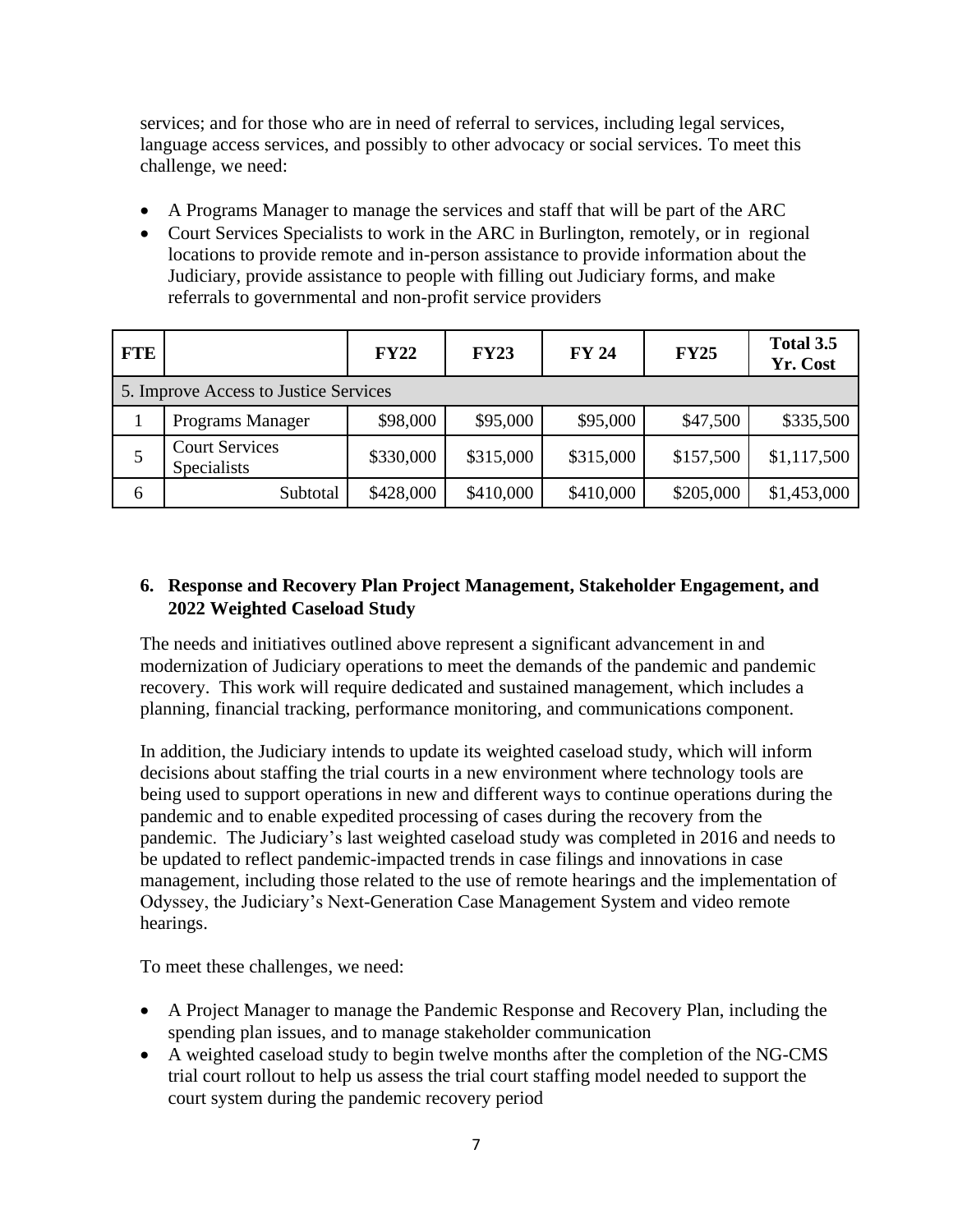| <b>FTE</b>                                                                                  |                                   | FY22     | <b>FY23</b> | <b>FY 24</b> | <b>FY25</b> | Total 3.5<br>Yr. Cost |
|---------------------------------------------------------------------------------------------|-----------------------------------|----------|-------------|--------------|-------------|-----------------------|
| 6. Response and Recovery Plan Project Management, Stakeholder Engagement, Weighted Caseload |                                   |          |             |              |             |                       |
|                                                                                             | Project Manager                   | \$98,000 | \$95,000    | \$95,000     | \$47,500    | \$335,500             |
|                                                                                             | <b>Weighted Caseload</b><br>Study |          | \$90,000    | \$90,000     |             | \$180,000             |
|                                                                                             | Subtotal                          | \$98,000 | \$185,000   | \$185,000    | \$47,500    | \$515,500             |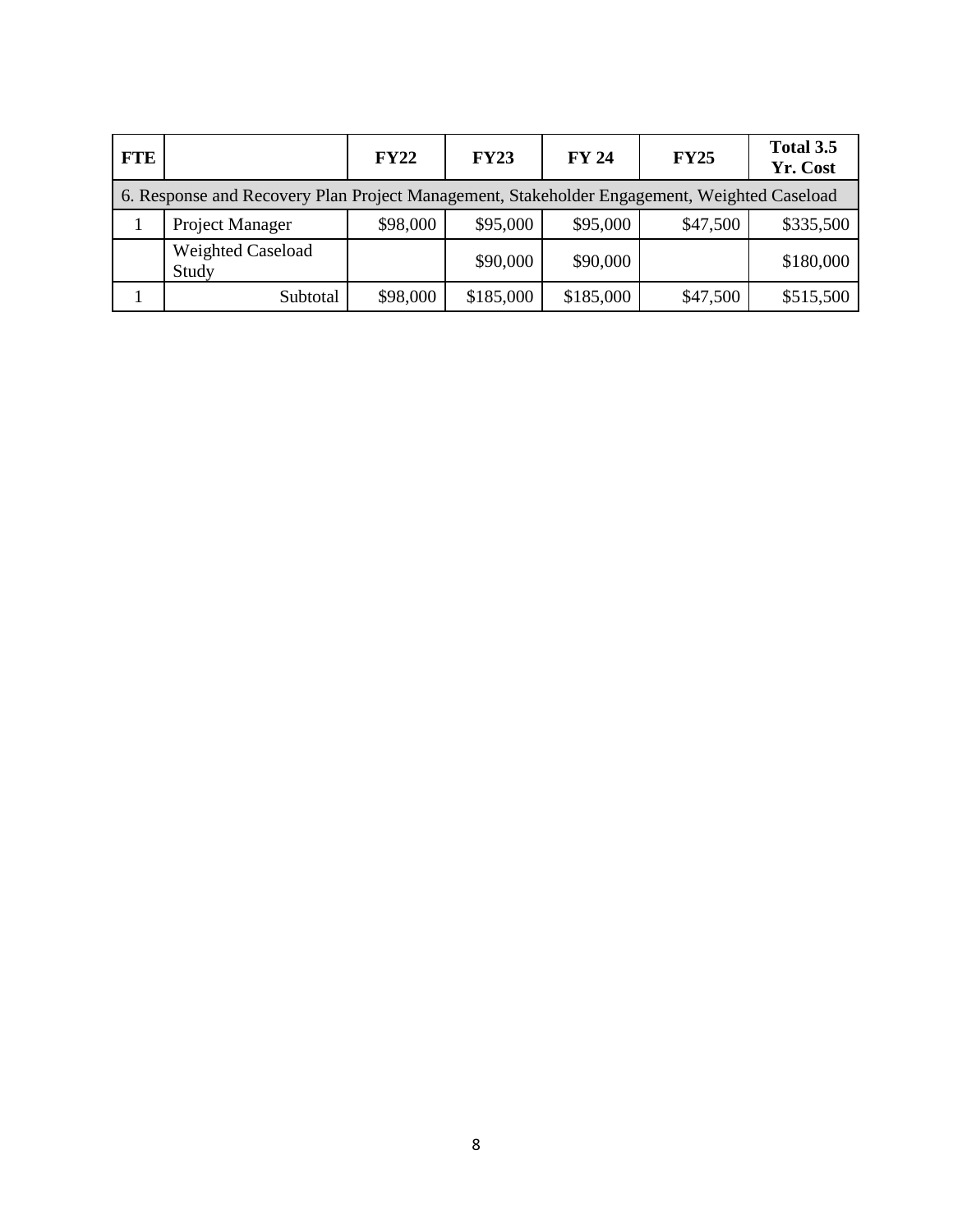# **JUDICIARY PANDEMIC RESPONSE AND RECOVERY PLAN**

# **APPENDIX A – SUMMARY OF COSTS**

| <b>FTE</b>     |                                           | <b>FY22</b> | <b>FY23</b> | <b>FY 24</b> | <b>FY25</b> | Total 3.5<br>Yr. Cost |  |  |
|----------------|-------------------------------------------|-------------|-------------|--------------|-------------|-----------------------|--|--|
|                | 1. Retired Judges                         |             |             |              |             |                       |  |  |
|                | Retired Judges (2 FTE)                    | \$300,000   | \$300,000   | \$300,000    | \$150,000   | \$1,050,000           |  |  |
| $\overline{4}$ | <b>Docket Clerks</b>                      | \$220,000   | \$208,000   | \$208,000    | \$104,000   | \$740,000             |  |  |
| $\overline{2}$ | <b>Court Officers</b>                     | \$110,000   | \$104,000   | \$104,000    | \$52,000    | \$370,000             |  |  |
|                | Differential Pay                          | \$20,000    | \$20,000    | \$20,000     | \$10,000    | \$70,000              |  |  |
| 6              | Subtotal                                  | \$650,000   | \$632,000   | \$632,000    | \$316,000   | \$2,230,000           |  |  |
|                | 2. Maximize Remote Technology             |             |             |              |             |                       |  |  |
| $\mathbf{1}$   | Senior IT Manager                         | \$138,000   | \$135,000   | \$135,000    | \$69,000    | \$477,000             |  |  |
|                | WebEx/Cloverhound<br>Licensing            | \$150,000   | \$150,000   | \$150,000    | \$75,000    | \$525,000             |  |  |
|                | Replacement of FTR<br>System              | \$70,000    | \$70,000    | \$70,000     | \$35,000    | \$245,000             |  |  |
| $\overline{4}$ | <b>Helpdesk Specialists</b>               | \$252,000   | \$240,000   | \$240,000    | \$120,000   | \$852,000             |  |  |
| $\mathbf{1}$   | <b>Infrastructure Services</b><br>Manager | \$123,000   | \$120,000   | \$120,000    | \$61,500    | \$424,500             |  |  |
| $\mathbf{1}$   | Data Services Manager                     | \$123,000   | \$120,000   | \$120,000    | \$61,500    | \$424,500             |  |  |
|                | Cell Phones/<br>ChromebooksTablets        | \$100,000   | \$75,000    | \$50,000     | \$50,000    | \$275,000             |  |  |
| $\overline{7}$ | Subtotal                                  | \$956,000   | \$910,000   | \$885,000    | \$472,000   | \$3,223,000           |  |  |
|                | 3. Re-Imagine Workflows                   |             |             |              |             |                       |  |  |
| 1              | <b>Financial Specialist</b>               | \$68,000    | \$65,000    | \$65,000     | \$32,500    | \$230,500             |  |  |
| 8              | <b>Court Operations</b><br>Assistants     | \$568,000   | \$544,000   | \$544,000    | \$272,000   | \$1,928,000           |  |  |
| 3              | <b>Programs Managers</b>                  | \$294,000   | \$285,000   | \$285,000    | \$142,500   | \$1,006,500           |  |  |
| $\mathfrak s$  | <b>Court Operations</b><br>Specialists    | \$330,000   | \$315,000   | \$315,000    | \$157,500   | \$1,117,500           |  |  |
| 17             | <b>Docket Clerks</b>                      | \$935,000   | \$884,000   | \$884,000    | \$442,000   | \$3,145,000           |  |  |
| $\mathbf{1}$   | <b>Remote Access</b><br>Advisor           | \$73,000    | \$70,000    | \$70,000     | \$35,000    | \$248,000             |  |  |
|                | Lean Mngmt<br>Consultant                  | \$75,000    | \$75,000    | \$75,000     | \$37,500    | \$262,500             |  |  |
| 35             | Subtotal                                  | \$2,343,000 | \$2,238,000 | \$2,238,000  | \$1,119,000 | \$7,938,000           |  |  |